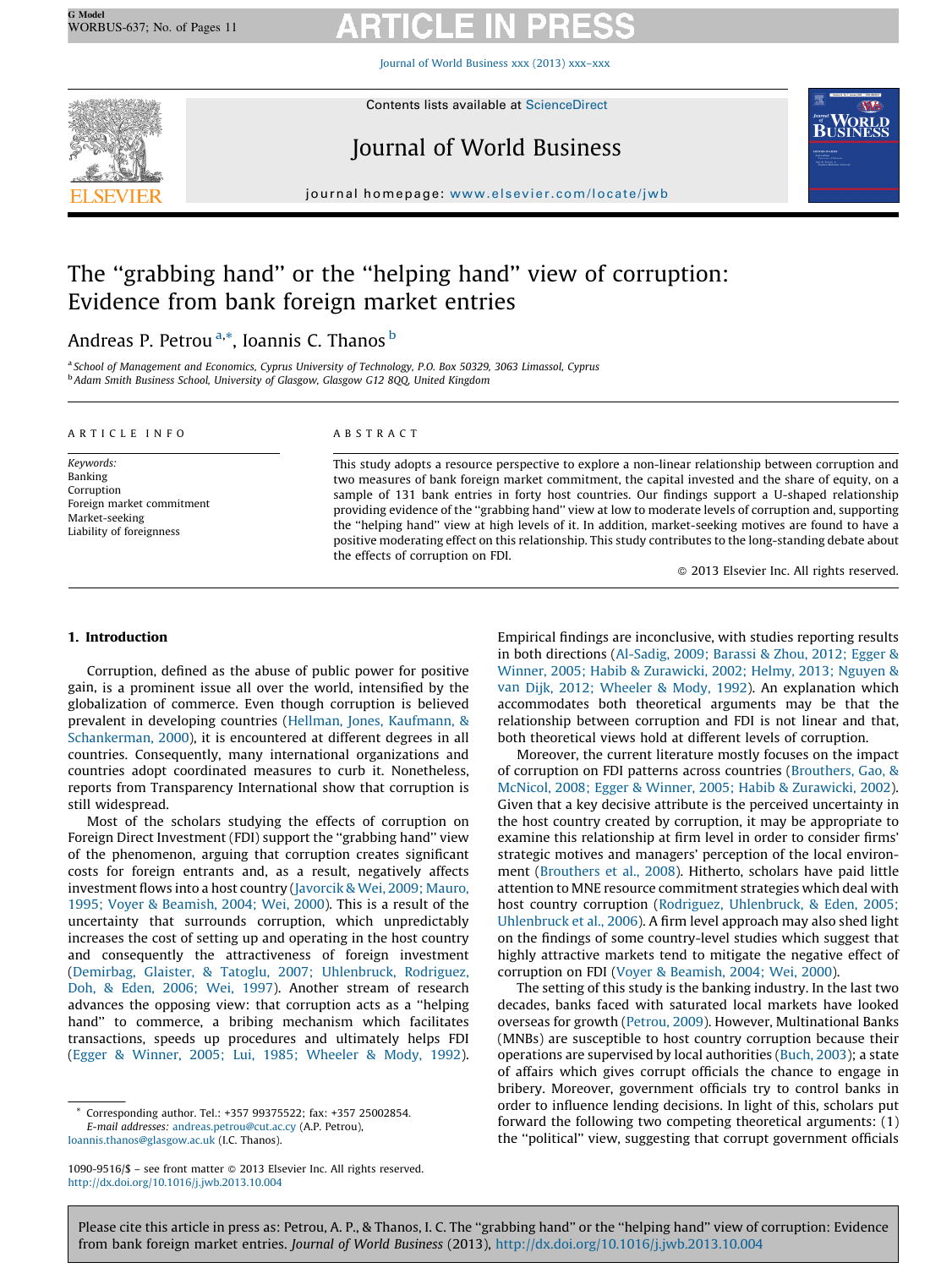#### 2 A.P. Petrou, I.C. Thanos / Journal of World Business xxx (2013) xxx–xxx

influence the funding of projects in favor of politically connected firms, thus contributing to the increase of bad loans; and (2) the ''development'' view, proposing that government officials aim to direct projects in line with their strategy for economic development, which helps banks where corruption is prevalent and information asymmetries are high to identify the best projects [\(La](#page--1-0) Porta, [Lopez-de-Silanes,](#page--1-0) & Shleifer, 2002). Despite the theoretical and managerial challenges identified above, current research is silent about the influence of corruption on bank commitment to foreign markets.

The objectives of the present study are two-fold: first, to investigate the effect of both views of corruption, the ''grabbing hand'' and the ''helping hand,'' on the relationship between corruption and FDI at firm level; and, second, to explore how market-seeking motives moderate this relationship. We consider [Pagano](#page--1-0) (2008), who investigates a non-linear relationship between corruption and lending rates in relation to the ''political'' and the "development" views, and we test a non-linear relationship between corruption and MNB market commitment. We adopt a resource perspective and draw on the resource dependence theory (Pfeffer & [Salancik,](#page--1-0) 1978) and institutional theory ([DiMaggio](#page--1-0) & [Powell,](#page--1-0) 1983; Scott, 1995) to support our hypothesis that the effect of corruption on MNB commitment is U-shaped. In addition, we examine the moderating effect of market-seeking motivation, arguing that this dominates decisions about market commitment.

We test our hypotheses on a sample of 131 bank entries in forty host countries. Data on bank motives are collected through a mail survey sent to 385 multinational banks identified in the 2004 issue of the Banker's Almanac. Corruption is measured using the Transparency International CPI Index and market commitment is measured by the capital invested in the host country. The findings support a U-shaped relationship. A significant and negative linear coefficient suggests that, at low to moderate levels of corruption, the ''grabbing hand'' view prevails, and a significant and positive quadratic coefficient indicates that, at high levels of corruption, the ''helping hand'' view dominates. In addition, there is a significant and positive interaction between market-seeking and corruption for both the linear and the quadratic terms, indicating that the relationship is positively moderated by marketseeking motives at both the descending and the ascending parts of the curve. Similar results are found when the share of equity is used as an alternative measure of market commitment, attesting to the robustness of our findings.

This study makes a number of contributions. First, the findings indicate that both opposing theoretical arguments hold, but at different levels of corruption, a finding which may contribute to the resolution of a long-standing debate on the effect of corruption on FDI. Second, responding to calls to investigate firm strategies for dealing with corruption [\(Rodriguez](#page--1-0) et al., 2005), the study draws on the resource dependence theory and the institutional theory to examine how banks manage the costs of corruption through their capital investment decisions. This approach complements the transaction cost or institutional theory arguments of those scholars who examine the choice of mode of entry in conditions of corruption. Third, this study adds to our understanding of the types of risk and cost involved in bank foreign entries and the way in which these interplay with growth motives to influence market commitment. This is the first study to investigate how corruption affects bank strategies regarding foreign markets contributing this way to the literature on bank internationalization.

### 2. Literature review and hypotheses

Corruption is seen as a tax on foreign firms ([Mauro,](#page--1-0) 1995; Voyer & [Beamish,](#page--1-0) 2004; Wei, 2000). Nevertheless, the greatest challenge for most MNEs is not the magnitude of the cost in itself but rather the difficulty to assess the actual cost the MNE will have to pay as a result of the uncertainty associated with corrupt conditions [\(Wei,](#page--1-0) [1997](#page--1-0)). Besides bribes to government officials, foreign firms may encounter transaction costs due to poor contract enforcement (Doh, Rodriguez, [Uhlenbruck,](#page--1-0) Collins, & Eden, 2003; Fisman, 2001), may face information asymmetries when vital information is withheld, and may encounter difficulties in gaining legitimacy due to reduced transparency [\(Javorcik](#page--1-0) & Wei, 2009). On this basis, two theoretical views have arisen on the influence of corruption on FDI: the ''grabbing hand'' view, suggesting that corruption creates uncertainty about the use of resources in the host country, an obstacle to FDI; and the ''helping hand'' view, which supports that corruption, at a cost, assists transactions and speeds-up procedures, thus helping FDI (Egger & [Winner,](#page--1-0) 2005).

Most scholars who examine the effect of corruption on aggregate patterns of FDI suggest that corrupt countries receive less foreign investment because the covert bribing system acts as a ''grabbing hand'', creating additional costs and risks for investors (Brouthers et al., 2008; Habib & [Zurawicki,](#page--1-0) 2002). A number of empirical studies support these arguments (Habib & [Zurawicki,](#page--1-0) 2002; Nguyen & van Dijk, 2012; Voyer & [Beamish,](#page--1-0) 2004; Wei, [2000\)](#page--1-0). For example, [Javorcik](#page--1-0) and Wei (2009) show that reducing corruption by 4.7 points (on a scale of 1 to 10) would increase FDI by 15%. Another stream of research suggests that high levels of corruption foster FDI, since corruption ''greases the wheels'' by facilitating transactions and investments which otherwise would not take place (Aidt, 2003; Leff, 1964; Lui, 1985; [Wheeler](#page--1-0) & Mody, [1992](#page--1-0)). In contrast to the above empirical research, some studies support this positive perspective ([Barassi](#page--1-0) & Zhou, 2012; Egger & [Winner,](#page--1-0) 2005; Helmy, 2013). Egger and [Winner](#page--1-0) (2005), for example, taking a sample of 73 countries over the period 1995– 1999, find clear evidence of a positive relationship between corruption and FDI. These inconclusive empirical findings about the effect of corruption on FDI are further supported by other studies, which they find insignificant results [\(Alesina](#page--1-0) & Weder, 2002; [Al-Sadig,](#page--1-0) 2009; Wheeler & Mody, 1992).

As regards banking, scholars advance two contrasting theoretical arguments, the ''political'' view and the ''development'' view (La [Porta](#page--1-0) et al., 2002). Proponents of the political view [\(Becker,](#page--1-0) 1983; Kornai, 1979; [Shleifer](#page--1-0) & Vishny, 1994, 1998) argue that in corrupt countries government officials intervene to influence lending decisions in favor of politically connected firms, thus distorting lending rates (La [Porta](#page--1-0) et al., 2002), and shifting funds toward bad projects [\(Stigler,](#page--1-0) 1975; Park, 2012). As a result, corruption contributes both to the increase of bad loans and to lowering the quality of private investments (Beck, Demirgüç[-Kunt,](#page--1-0) & Levine, 2006; [Pagano,](#page--1-0) 2008). Some empirical studies testify to the ''political'' view (Beck et al., 2006; [Pagano,](#page--1-0) 2002; Park, 2012). For example, Park [\(2012\)](#page--1-0) in a cross-sectional study of data from over 76 countries finds that corruption contributes to the increase of bad loans and the re-direction of funds from normal to bad projects. The ''development'' view ([Gerschenkron,](#page--1-0) 1962) suggests that, in corrupt countries, governments try to control the banking system so that they can influence the funding of socially desirable projects, thereby promoting financial development and growth. [Pagano](#page--1-0) (2008) explores these two competing views by assessing the effects of corruption and government intervention on commercial lending rates, using a non-linear model. He finds that low to moderate levels of corruption relate to lower lending rates, providing evidence for the ''development'' view, whereas high levels of corruption are associated with higher credit rates, pointing toward the ''political'' view.

Given that the corruption-related uncertainty perceived in the host country may be an important factor for foreign investment, a firm level setting is required to capture the underpinning motivations, such as firms' strategies and managers' perception

Please cite this article in press as: Petrou, A. P., & Thanos, I. C. The ''grabbing hand'' or the ''helping hand'' view of corruption: Evidence from bank foreign market entries. Journal of World Business (2013), <http://dx.doi.org/10.1016/j.jwb.2013.10.004>